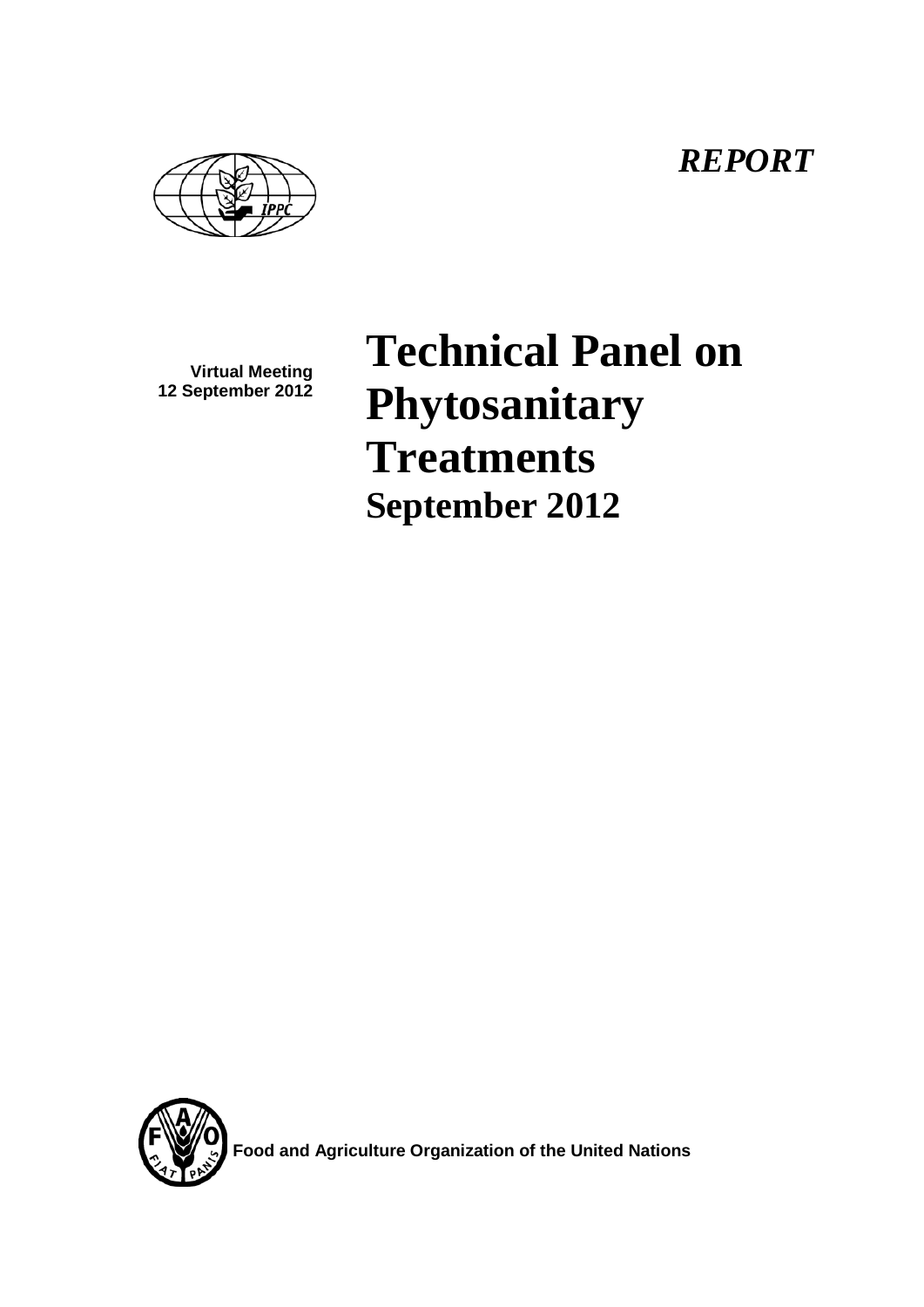# **CONTENTS**

| 2.2 2012 June Bureau: All guidelines for treatments placed on hold except for Dielectric         |  |
|--------------------------------------------------------------------------------------------------|--|
| 3. Cold treatments returned from 2011 Nov SC e-decision: status of draft response addressing the |  |
| 4. Discussion/status of TPPT response to Formal Objections to cold treatments at CPM-7 (2012)4   |  |
|                                                                                                  |  |
|                                                                                                  |  |
|                                                                                                  |  |
|                                                                                                  |  |
|                                                                                                  |  |
|                                                                                                  |  |
|                                                                                                  |  |
|                                                                                                  |  |
|                                                                                                  |  |
|                                                                                                  |  |
|                                                                                                  |  |
|                                                                                                  |  |
|                                                                                                  |  |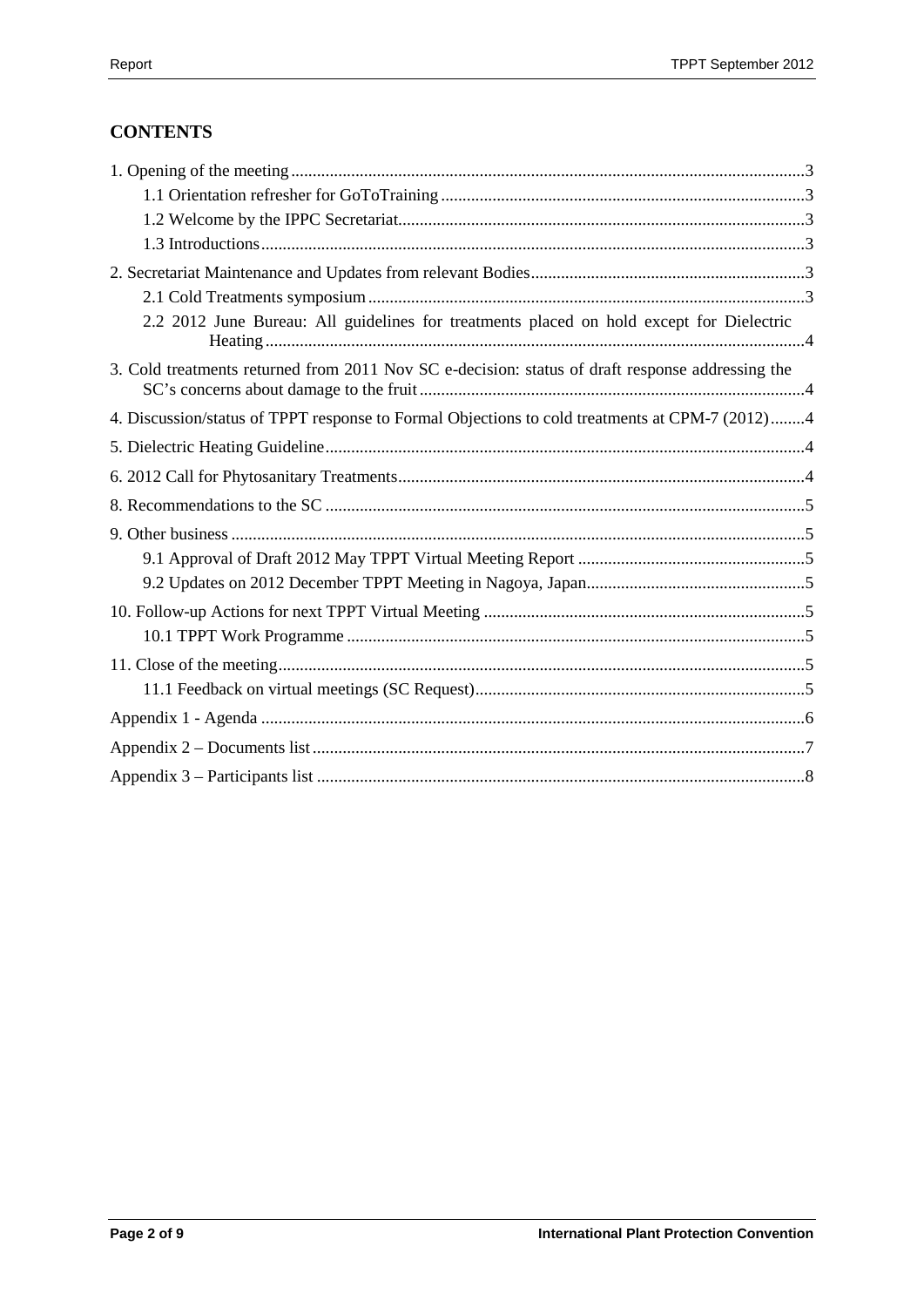## <span id="page-2-0"></span>**1. Opening of the meeting**

## <span id="page-2-1"></span>**1.1 Orientation refresher for GoToTraining**

Before beginning the meeting, the International Plant Protection Convention (IPPC) Secretariat gave a brief overview/refresher of the virtual meeting tool GoToTraining and also noted the etiquette and ground rules for participants to follow during the meeting.

## <span id="page-2-2"></span>**1.2 Welcome by the IPPC Secretariat**

The IPPC Secretariat welcomed the participants to the meeting. In attendance were four members of the Technical Panel on Phytosanitary Treatments (TPPT) and the two Secretariat Leads. The other members were unable to attend due to previous engagements.

The Secretariat noted the purpose of the meeting was to discuss and update all panel members on:

- The Cold Treatments (CT) Symposium
- Status of treatment Guidelines
- Eight cold treatments returned by the Standards Committee (SC)
- IPPC Secretariat call for treatments
- 2012 December TPPT meeting in Nagoya, Japan

The panel approved the agenda (see Appendix 1 to this report) and reviewed the documents list (see Appendix 2 to this report).

### <span id="page-2-3"></span>**1.3 Introductions**

The meeting participants introduced themselves and agreed to update their contact information on the International Phytosanitary Portal (IPP, [www.ippc.int\)](http://www.ippc.int/) if necessary (see Appendix 3 to this report).

### <span id="page-2-4"></span>**2. Secretariat Maintenance and Updates from relevant Bodies**

#### <span id="page-2-5"></span>**2.1 Cold Treatments symposium**

At its April 2012 meeting, the SC considered the how to proceed with the four CTs that had received formal objections at CPM-7 (2012). One suggestion was to hold a discussion forum for experts of CTs in order to build NPPO confidence in CTs and to establish mutual understanding of any related issues. The SC agreed that a meeting be organized under the auspices of the Secretariat using relevant experts from the TPPT and Technical Panel on pest free areas and system approaches for fruit flies (TPFF). The TPPT and TPFF could help identify the best CT experts in the world to attend the meeting. The Secretariat had requested the panel provide feedback on this concept. The panel briefly discussed the concept of a CT symposium at its 2012 May Virtual Meeting, but needed more information about the SC proposal to further discuss the issue.

The panel asked the Secretariat to provide more information on the main objective of the symposium, (i.e. to address the formal objections received at CPM-7 (2012), whether it was science or policy based, the proposed date of the symposium, etc.)

The Secretariat explained that the symposium would be a gathering of CT experts from around the world to discuss science-based issues regarding CTs, such as CTs being used but possibly not heard of by other experts. The experts could collaborate on current research in CTs, including methodologies and commodities.

The panel had some concerns whether the symposium would address the formal objections from CPM-7 (2012) and that this may not be the proper forum for these issues. The Secretariat explained that one of the outcomes of the symposium would not be to discuss the formal objections, but to prevent them in the future.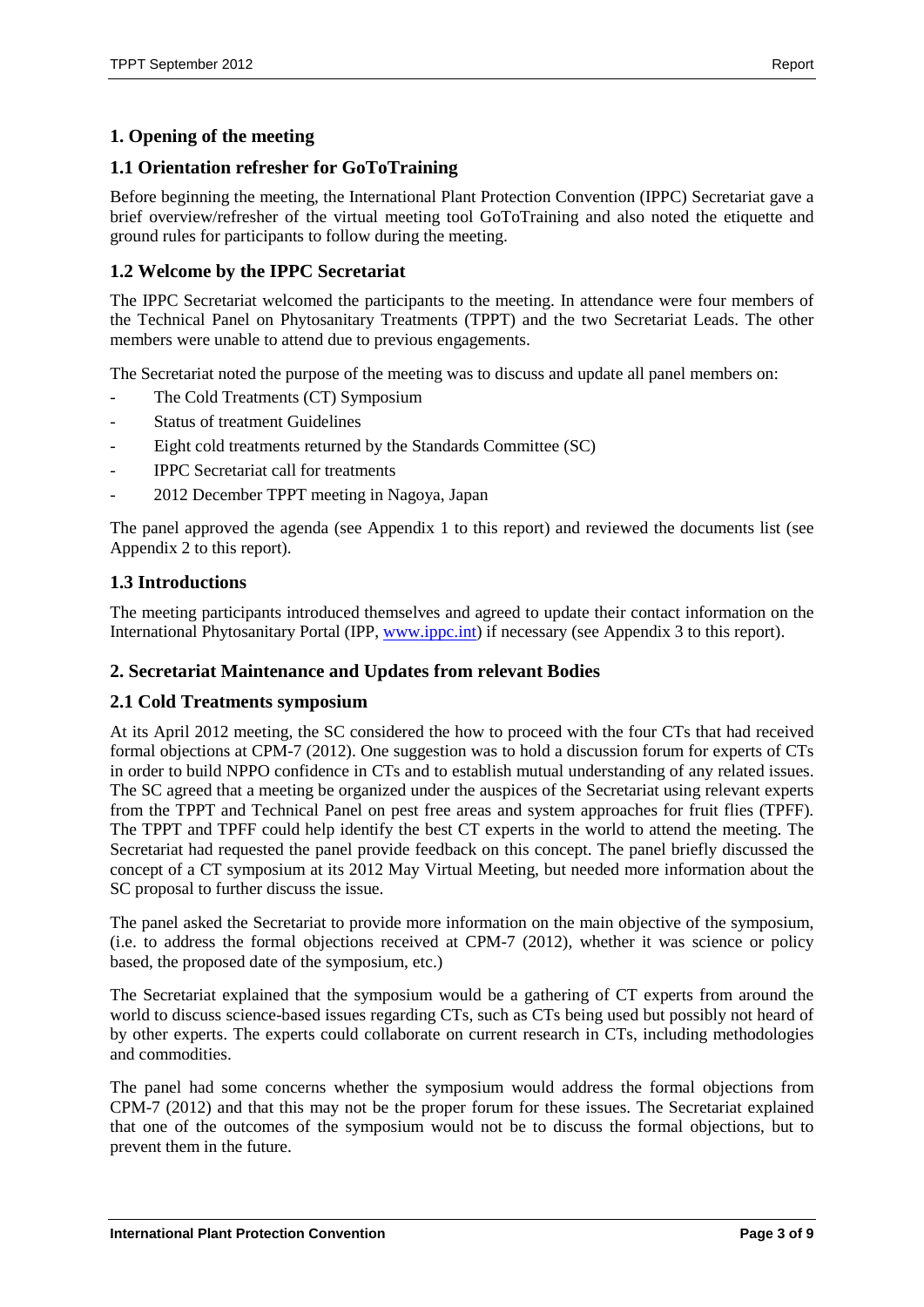The Secretariat mentioned that the symposium could be held as early as February 2013, but the panel said that there would not be sufficient time to contact experts, arrange travel, etc.

The panel requested that the Secretariat prepare a draft symposium agenda or programme before the 2012 December TPPT meeting in Japan so that the panel could discuss the issue at the meeting.

## <span id="page-3-0"></span>**2.2 2012 June Bureau: All guidelines for treatments placed on hold except for Dielectric Heating**

The Secretariat informed the panel that the 2012 June Bureau had placed all treatment guidelines on hold, except for the dielectric heating guideline. The panel was concerned about this decision, noting that these documents had been worked on for about six months and hold very valuable information for contracting parties.

The Secretariat noted that the SC will revisit this issue at its November 2012 meeting, so the panel will receive more information on the status of these guidelines at the 2012 December TPPT meeting.

## <span id="page-3-1"></span>**3. Cold treatments returned from 2011 Nov SC e-decision: status of draft response addressing the SC's concerns about damage to the fruit**

The SC had returned two CTs (Cold treatment for *Ceratitis capitata* on *Citrus limon* (2007-206C) and the *Cold treatment for* Bactrocera tryoni *on* Citrus limon (2007-206G) (see Section 6.2) to the panel because of concerns about chilling injury to *C. limon* during in-transit cold disinfestation. The panel discussed a response to the SC's concern, such as the operational aspects of the issue, noting that the panel's response will not offer operational guidance but will discuss aspects of cold treatment that could cause injury to *C. limon*. The panel noted that the problem of chilling injury is not the treatment schedule but rather the operational conditions under which it is applied. The panel's cold treatment expert agreed to draft the response so the panel could discuss and finalize it at the 2012 December TPPT meeting.

### <span id="page-3-2"></span>**4. Discussion/status of TPPT response to Formal Objections to cold treatments at CPM-7 (2012)**

The panel discussed the four cold treatments that had received formal objections during CPM-7 (2012). The panel members had informally responded to the formal objections before the 2012 April SC meeting, but still needed to finalize the TPPT response to the formal objections. The panel agreed to have the Secretariat compile all the member's responses into a formal document, to be presented and finalized at the next TPPT meeting.

## <span id="page-3-3"></span>**5. Dielectric Heating Guideline**

The panel reviewed the draft dielectric heating guideline and agreed to send all comments before the next International Forest Quarantine Research Group (IFQRG) meeting. There were concerns from the panel whether the draft addressed guidelines needed for stacked wood, and the member who drafted the guidelines would ensure this was addressed.

## <span id="page-3-4"></span>**6. 2012 Call for Phytosanitary Treatments**

The Secretariat reminded the panel of the 2012 call for treatments, which called for:

- Modified atmospheres and controlled atmospheres treatments for fruit flies
- Soil and growing media treatments
- **Irradiation treatments**

The Secretariat also reminded the panel that, due to the small number of submissions, the call had been extended to 30 September 2012.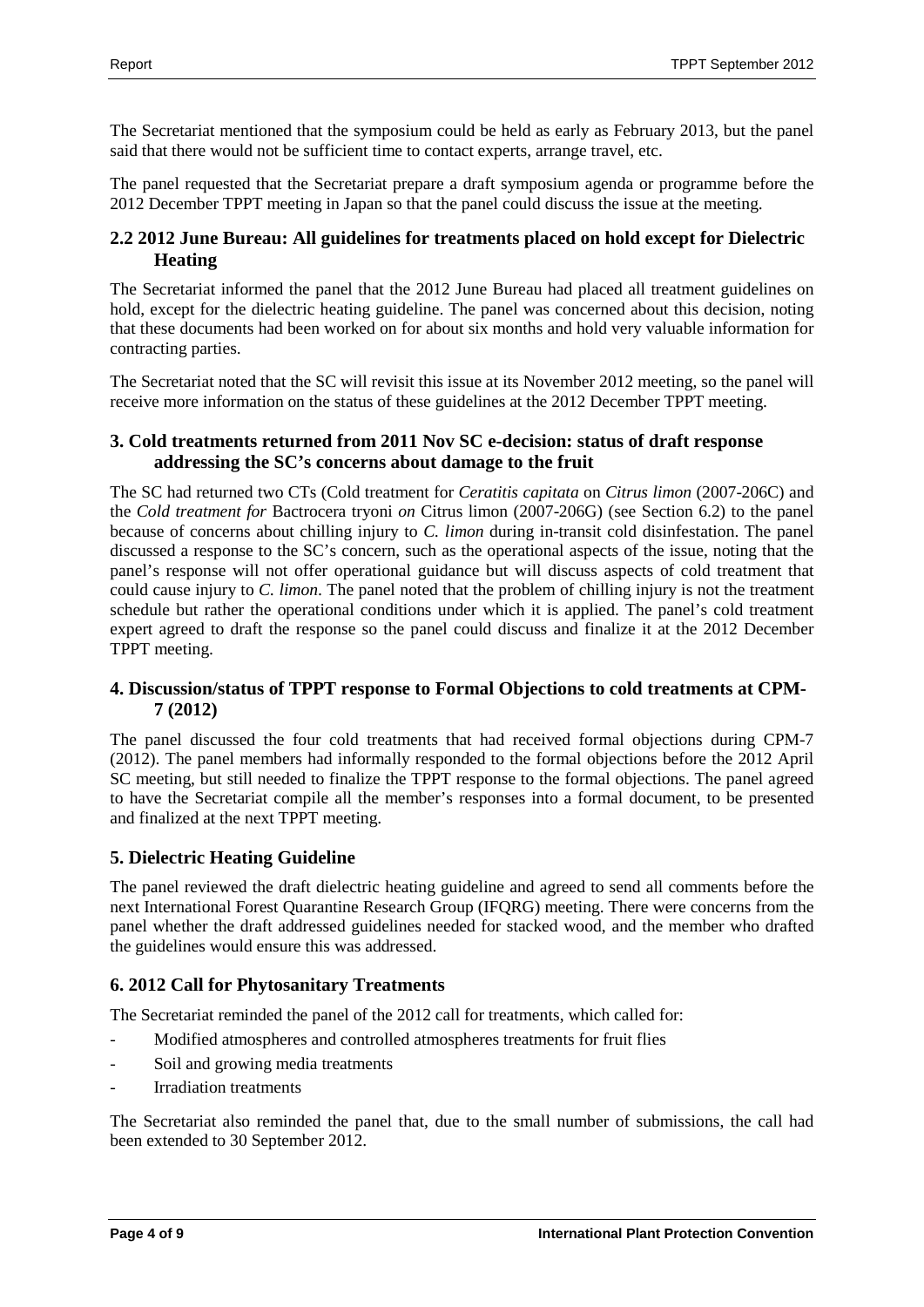### <span id="page-4-0"></span>**8. Recommendations to the SC**

The panel had no recommendations to the SC.

#### <span id="page-4-1"></span>**9. Other business**

#### <span id="page-4-2"></span>**9.1 Approval of Draft 2012 May TPPT Virtual Meeting Report**

The panel provided comments on the 2012 May TPPT virtual meeting report. The Secretariat will revise the report and post it on the IPP.

#### <span id="page-4-3"></span>**9.2 Updates on 2012 December TPPT Meeting in Nagoya, Japan**

The Secretariat provided updates on the 2012 December TPPT meeting in Nagoya, Japan, and answered all the member's questions and concerns.

#### <span id="page-4-4"></span>**10. Follow-up Actions for next TPPT Virtual Meeting**

#### <span id="page-4-5"></span>**10.1 TPPT Work Programme**

The panel review and revised the TPPT work programme.

#### <span id="page-4-6"></span>**11. Close of the meeting**

The Secretariat thanked the members for participating in the meeting.

#### <span id="page-4-7"></span>**11.1 Feedback on virtual meetings (SC Request)**

The panel had no major issues with this virtual meeting.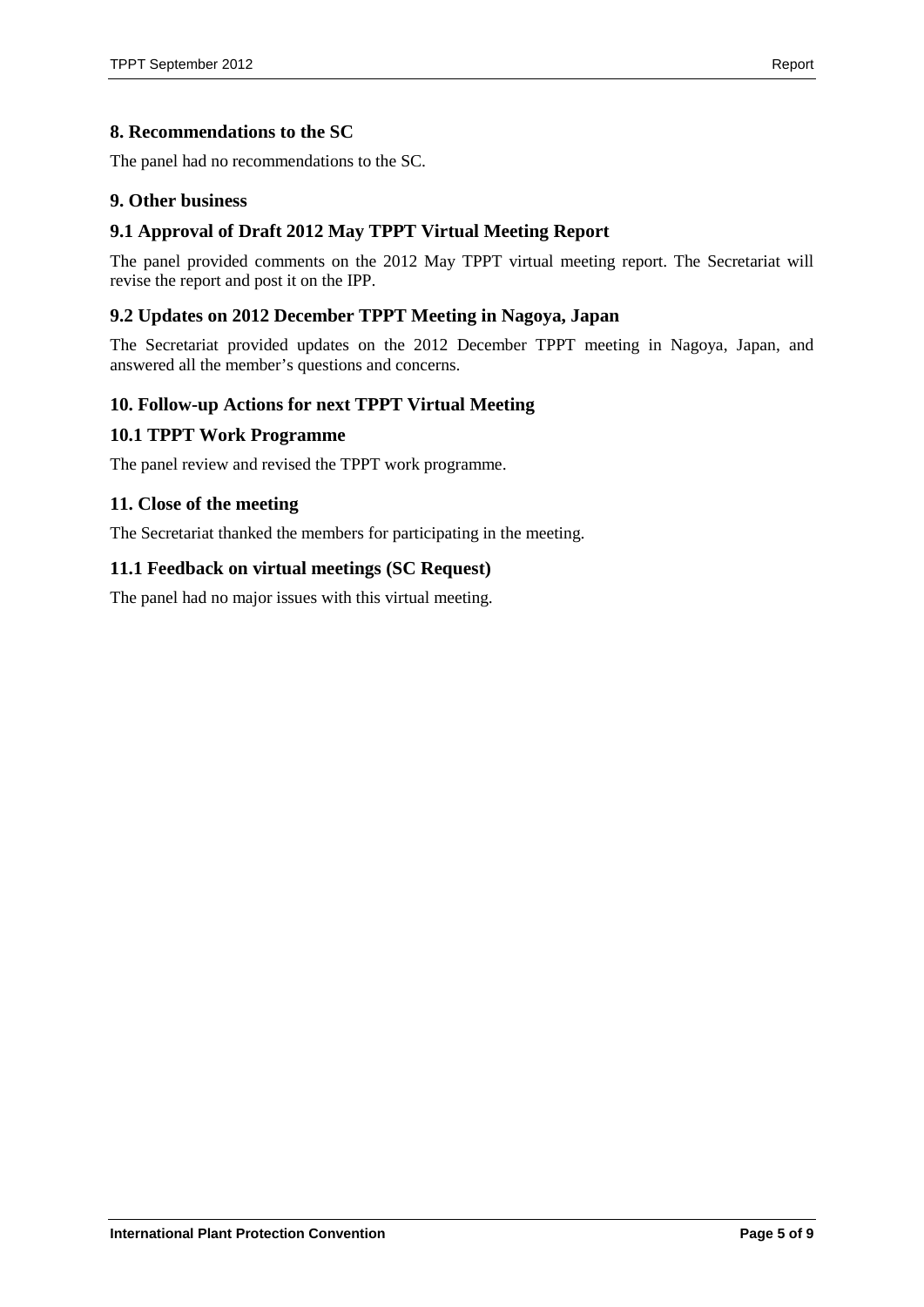# <span id="page-5-0"></span>**Appendix 1 - Agenda**

| <b>AGENDA ITEM</b>                                                                                                                             | <b>DOCUMENT NO.</b>                           | <b>PRESENTER</b>                                    |
|------------------------------------------------------------------------------------------------------------------------------------------------|-----------------------------------------------|-----------------------------------------------------|
| 1. Opening of the meeting                                                                                                                      |                                               | <b>ZETTLER</b>                                      |
| 1.1 Orientation Refresher for GoToTraining                                                                                                     | 2012_TPPT_Sep_04                              | <b>DUBON</b>                                        |
| 1.2 Welcome by the IPPC Secretariat                                                                                                            | 2012_TPPT_Sep_01                              | ZETTLER                                             |
|                                                                                                                                                | 2012_TPPT_Sep_02                              |                                                     |
| 1.3 Introductions                                                                                                                              | 2012_TPPT_Sep_03                              | ZETTLER                                             |
| 2. Secretariat Maintenance and Updates from relevant<br><b>Bodies</b>                                                                          | ÷,                                            | <b>ZETTLER</b>                                      |
| 2.1 CT symposium                                                                                                                               |                                               | <b>DUBON</b>                                        |
| • Purpose, needs                                                                                                                               |                                               |                                                     |
| • Science or policy?                                                                                                                           |                                               |                                                     |
| • Hold in Feb 2012?                                                                                                                            |                                               |                                                     |
| • All treatments or only CT?                                                                                                                   |                                               |                                                     |
| 2.2 2012 June Bureau: All guidelines for treatments placed on<br>hold except for Dielectric Heating                                            |                                               | <b>DUBON</b>                                        |
| 3. Cold treatments returned from 2011 Nov SC e-decision:<br>status of draft response addressing the SC's concerns<br>about damage to the fruit |                                               | JESSUP (Lead)<br>WOOD and<br><b>ORMSBY (Review)</b> |
| 4. Discussion/status of TPPT response to Formal<br>Objections to cold treatments at CPM-7 (2012)                                               |                                               | <b>ZETTLER</b>                                      |
| 5. Dielectric Heating Guideline (finalize by Sep 2012 for<br>presentation to 2012 Nov SC)                                                      | 2012_TPPT_Sep_05                              | <b>ORMSBY</b>                                       |
| 6. 2012 Call for Phytosanitary Treatments (extended to 30<br>Sep 2012)                                                                         |                                               | <b>ZETTLER</b>                                      |
| 6.1 Call for phytosanitary treatments                                                                                                          |                                               | <b>ZETTLER</b>                                      |
| ❖ Modified atmospheres and controlled atmospheres for<br>fruit flies                                                                           |                                               |                                                     |
| ❖ Soil and growing media                                                                                                                       |                                               |                                                     |
| ❖ Irradiation treatments                                                                                                                       |                                               |                                                     |
| 8. Recommendations to the SC (if applicable)                                                                                                   |                                               | <b>ZETTLER</b>                                      |
| 9. Other business                                                                                                                              |                                               | <b>ZETTLER</b>                                      |
| 9.1 Approval of Draft 2012 May TPPT Virtual Meeting Report                                                                                     | 2012_TPPT_Sep_06                              | <b>DUBON</b>                                        |
| 9.2 Updates on 2012 December TPPT Meeting in Nagoya,                                                                                           | 2012_TPPT_Sep_07                              | <b>DUBON</b>                                        |
| Japan                                                                                                                                          | https://www.ippc.int/in<br>dex.php?id=1111070 |                                                     |
| 10. Follow-up Actions for next TPPT Virtual Meeting                                                                                            |                                               | <b>ZETTLER</b>                                      |
| 10.1 TPPT Work Programme                                                                                                                       | 2012_TPPT_Sep_08                              | <b>DUBON</b>                                        |
| 11. Close of the meeting                                                                                                                       |                                               | <b>ZETTLER</b>                                      |
| 11.1 Feedback on virtual meetings (SC Request)                                                                                                 |                                               | <b>DUBON</b>                                        |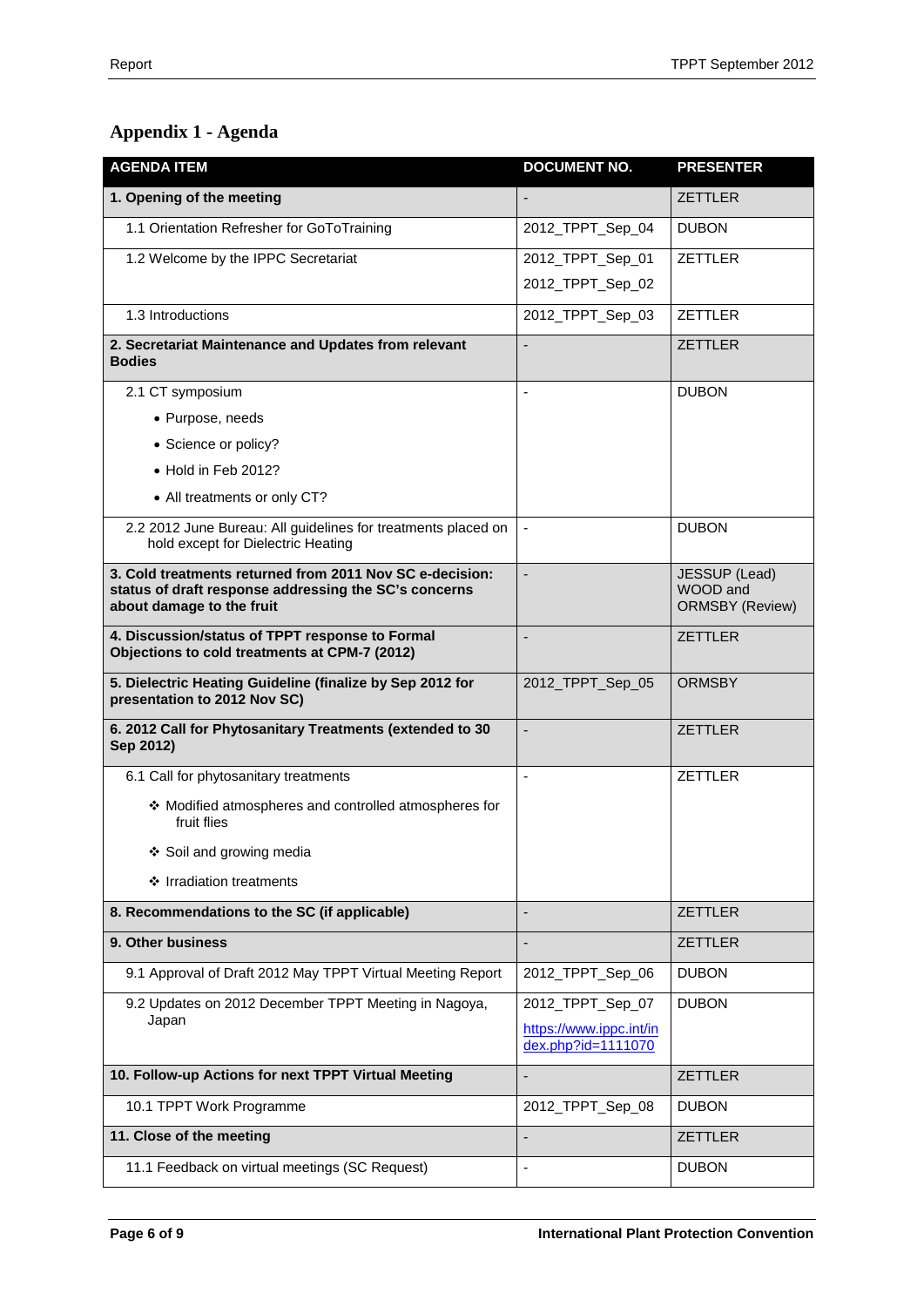<span id="page-6-0"></span>

| <b>Appendix 2 – Documents list</b> |  |
|------------------------------------|--|
|------------------------------------|--|

| <b>DOCUMENT NUMBER</b> | <b>AGENDA</b><br><b>ITEM</b> | <b>DOCUMENT TITLE</b><br>(PREPARED BY)                                   | <b>DATE POSTED /</b><br><b>DISTRIBUTED</b> |
|------------------------|------------------------------|--------------------------------------------------------------------------|--------------------------------------------|
| 2012_TPPT_Sep_01       | 01.2                         | Agenda (DUBON)                                                           | 2012-09-09                                 |
| 2012 TPPT Sep 02       | 01.2                         | Documents List (DUBON)                                                   | 2012-09-09                                 |
| 2012_TPPT_Sep_03       | 01.3                         | Participants List (DUBON)                                                | 2012-09-09                                 |
| 2012_TPPT_Sep_04       | 01.1                         | Virtual meeting information (DUBON)                                      | 2012-09-09                                 |
| 2012_TPPT_Sep_05       | 05.0                         | Dielectric Heating Guideline (ORMSBY)                                    | 2012-09-09                                 |
| 2012_TPPT_Sep_06       | 09.1                         | Draft 2012 May TPPT Virtual Meeting Report                               | 2012-09-09                                 |
| 2012_TPPT_Sep_07       | 09.2                         | Generic Invite Letter for 2012 December TPPT<br>Meeting in Nagoya, Japan | 2012-09-09                                 |
| 2012_TPPT_Sep_08       | 10.1                         | <b>TPPT Work Programme</b>                                               | 2012-09-09                                 |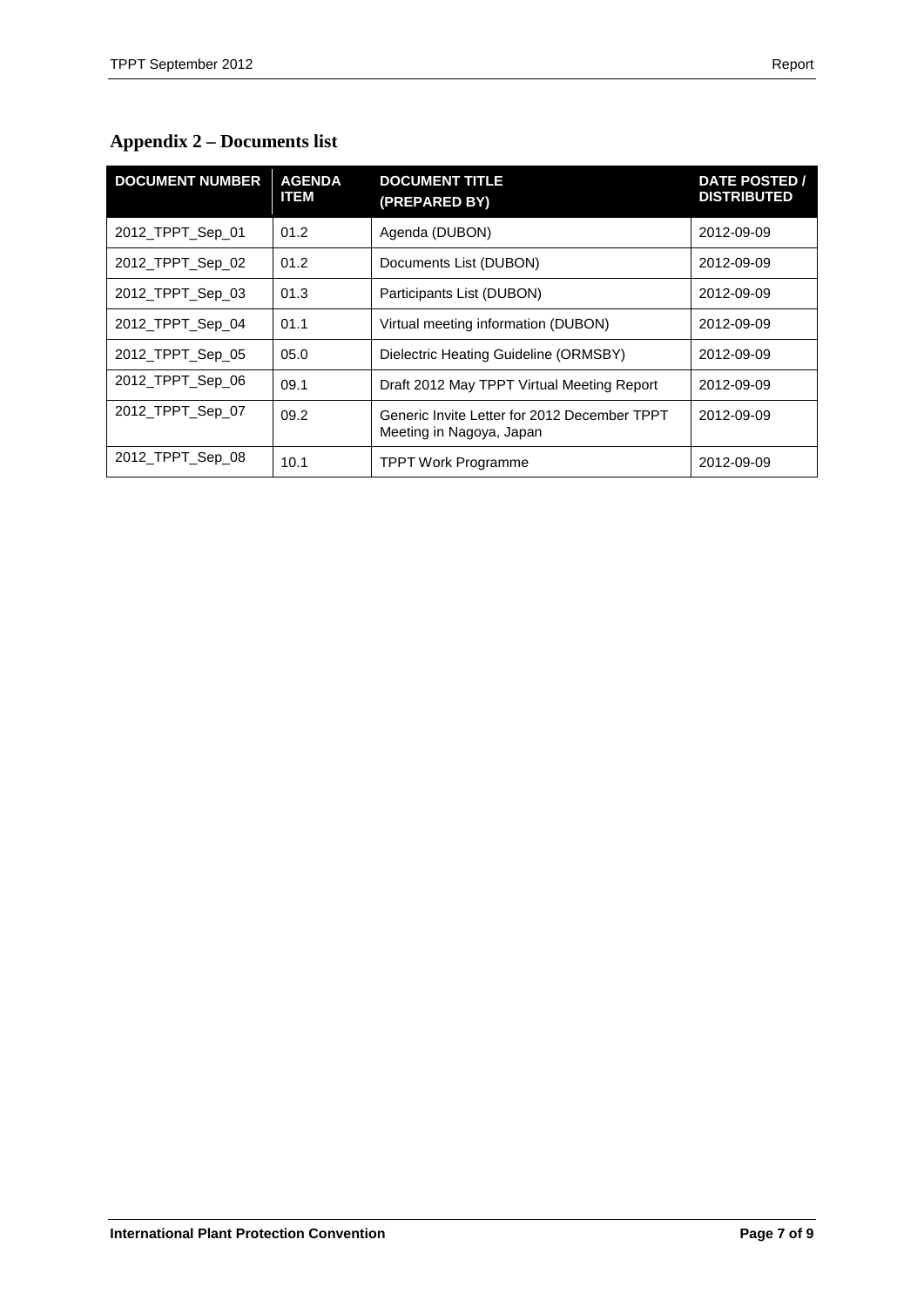| Participant<br>role | Name, mailing, address, telephone                                                                                             | <b>Email address</b>          | Term<br>expires |
|---------------------|-------------------------------------------------------------------------------------------------------------------------------|-------------------------------|-----------------|
| <b>Member</b>       | Mr Andrew <b>JESSUP</b>                                                                                                       | andrew.jessup@dpi.nsw.gov.au; | $2014 -$        |
|                     | Senior Research Horticulturist<br>NSW Department of Primary Industries<br>Locked Bag 26, GOSFORD NSW 2250<br><b>AUSTRALIA</b> |                               | 1st Term        |
|                     | Tel: +02 4348 1965                                                                                                            |                               |                 |
| <b>Member</b>       | Mr Michael ORMSBY                                                                                                             | Michael.Ormsby@maf.govt.nz;   | $2013 -$        |
|                     | Senior Adviser, Plant Risk Analysis                                                                                           |                               | 1st Term        |
|                     | <b>Biosecurity New Zealand</b>                                                                                                |                               |                 |
|                     | Ministry of Agriculture & Forestry                                                                                            |                               |                 |
|                     | P.O Box 2526,                                                                                                                 |                               |                 |
|                     | Wellington,                                                                                                                   |                               |                 |
|                     | <b>NEW ZEALAND</b>                                                                                                            |                               |                 |
|                     | Tel: +64 4 8940486                                                                                                            |                               |                 |
| <b>Member</b>       | Mr Eduardo WILLINK                                                                                                            | ewillink@eeaoc.org.ar;        | $2013 -$        |
|                     | Estación Experimental Agroindustrial<br>Obispo Colombres,                                                                     | ewillink@arnet.com.ar;        | 1st Term        |
|                     | P.O.Box 9,                                                                                                                    |                               |                 |
|                     | Las Talitas (4101)                                                                                                            |                               |                 |
|                     | Tucumán                                                                                                                       |                               |                 |
|                     | <b>ARGENTINA</b>                                                                                                              |                               |                 |
|                     | Tel: +54 381-4276561 ext. 154                                                                                                 |                               |                 |
| <b>Member</b>       | Mr Scott <b>WOOD</b>                                                                                                          | Scott.Wood@aphis.usda.gov;    | $2013 -$        |
|                     | Center for Plant Health Science<br>Technology                                                                                 |                               | 1st Term        |
|                     | <b>Plant Protection and Quarantine</b>                                                                                        |                               |                 |
|                     | Animal and Plant Health Inspection<br>Service                                                                                 |                               |                 |
|                     | U.S. Department of Agriculture                                                                                                |                               |                 |
|                     | 1730 Varsity Drive, Suite 400                                                                                                 |                               |                 |
|                     | Raleigh, NC 27606-5202                                                                                                        |                               |                 |
|                     | <b>USA</b>                                                                                                                    |                               |                 |
|                     | Tel: +1 919 855 7451                                                                                                          |                               |                 |
| <b>IPPC</b>         | Mr Larry ZETTLER                                                                                                              | Larry.Zettler@fao.org;        | <b>NA</b>       |
| <b>Secretariat</b>  | International Plant Protection Convention                                                                                     |                               |                 |
|                     | Food and Agriculture Organization of the<br><b>United Nations</b>                                                             |                               |                 |
|                     | 920 Rahn Station Rd                                                                                                           |                               |                 |
|                     | Rincon, GA 31326                                                                                                              |                               |                 |
|                     | <b>USA</b>                                                                                                                    |                               |                 |
|                     |                                                                                                                               |                               |                 |
|                     | Tel: +1 912 754 9907                                                                                                          |                               |                 |
|                     | Mob: +1 912 547 9677                                                                                                          |                               |                 |

# <span id="page-7-0"></span>**Appendix 3 – Participants list**